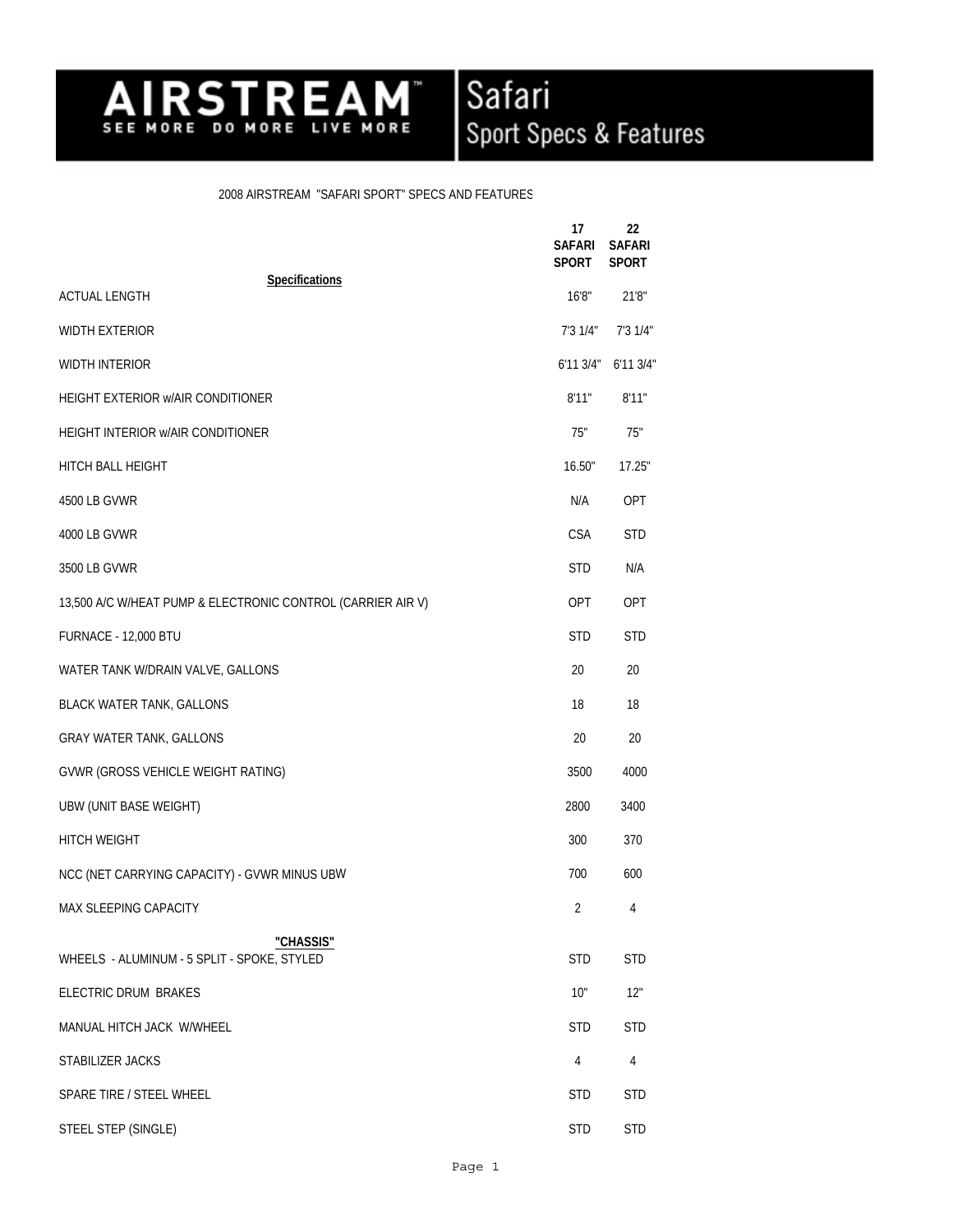|                                                                                                             | 17<br>SAFARI<br>SPORT | 22<br><b>SAFARI</b><br><b>SPORT</b> |
|-------------------------------------------------------------------------------------------------------------|-----------------------|-------------------------------------|
| "EXTERIOR"                                                                                                  |                       |                                     |
| BRIGHT ALUMINUM FINISH (ROOF FINISH-WHITE)                                                                  | <b>STD</b>            | <b>STD</b>                          |
| LP BOTTLE COVER - GREY IMPACT RESISTANT PLASTIC                                                             | <b>STD</b>            | <b>STD</b>                          |
| INSULATED AND HEATED TANKS                                                                                  | <b>STD</b>            | <b>STD</b>                          |
| AWNING RAIL (CURBSIDE & ROADSIDE)                                                                           | <b>STD</b>            | <b>STD</b>                          |
| PATIO AWNING                                                                                                | <b>OPT</b>            | OPT                                 |
| <b>CURBSIDE PATIO AWNING: LENGTH</b>                                                                        | 7'4.25"               | $12'$ 5.25"                         |
| COACH GUARD WRAP PROTECTORS                                                                                 | <b>STD</b>            | <b>STD</b>                          |
| LED TAILIGHTS W/CHROME BEZEL 4" ROUND (2/UNIT)                                                              | <b>STD</b>            | <b>STD</b>                          |
| <b>SOLAR STONE GUARD</b>                                                                                    | <b>STD</b>            | <b>STD</b>                          |
| ENCLOSED AND INSULATED UNDERBELLY                                                                           | <b>STD</b>            | <b>STD</b>                          |
|                                                                                                             |                       |                                     |
| "WINDOWS & DOORS"<br>HEHR FRONT WINDOW 36.25" x 24.19" W/VENT                                               | <b>STD</b>            | <b>STD</b>                          |
| HEHR CS WINDOW 28.25" X 29.75" W/VENT                                                                       | <b>STD</b>            | <b>STD</b>                          |
| HEHR RS WINDOW 28.25" X 29.75" EGRESS                                                                       | <b>STD</b>            | <b>STD</b>                          |
| HEHR REAR WINDOW 26.25" X 19.25" VENT                                                                       | <b>STD</b>            | <b>STD</b>                          |
| SKYLIGHT W/BLACKOUT SHADE                                                                                   | <b>STD</b>            | <b>STD</b>                          |
| KEYED DEADBOLT - ENTRY DOOR                                                                                 | <b>STD</b>            | <b>STD</b>                          |
| NON POWERED 14X14 VENT                                                                                      | <b>STD</b>            | <b>STD</b>                          |
| "DECOR INTERIOR"<br>AVAILABLE COLOR SCHEMES<br><b>STRATUS</b><br><b>KIWI</b><br><b>OATMEAL</b><br>SHARKSFIN |                       |                                     |
| ALUMINUM MINI BLINDS                                                                                        | <b>STD</b>            | <b>STD</b>                          |
| OVERHEADS WITH TAMBOUR DOORS                                                                                | <b>STD</b>            | <b>STD</b>                          |
| INTERIOR SKIN - SILVER WALL LINER                                                                           | <b>STD</b>            | <b>STD</b>                          |
| SEAMLESS VINYL FLOORING - THROUGHOUT                                                                        | <b>STD</b>            | <b>STD</b>                          |
| ALUMINUM SKIN IN BATH AREA                                                                                  | <b>STD</b>            | <b>STD</b>                          |
| COAT HOOKS (3)                                                                                              | N/A                   | <b>STD</b>                          |
| <b>INFORMATION BOARD</b>                                                                                    | N/A                   | <b>STD</b>                          |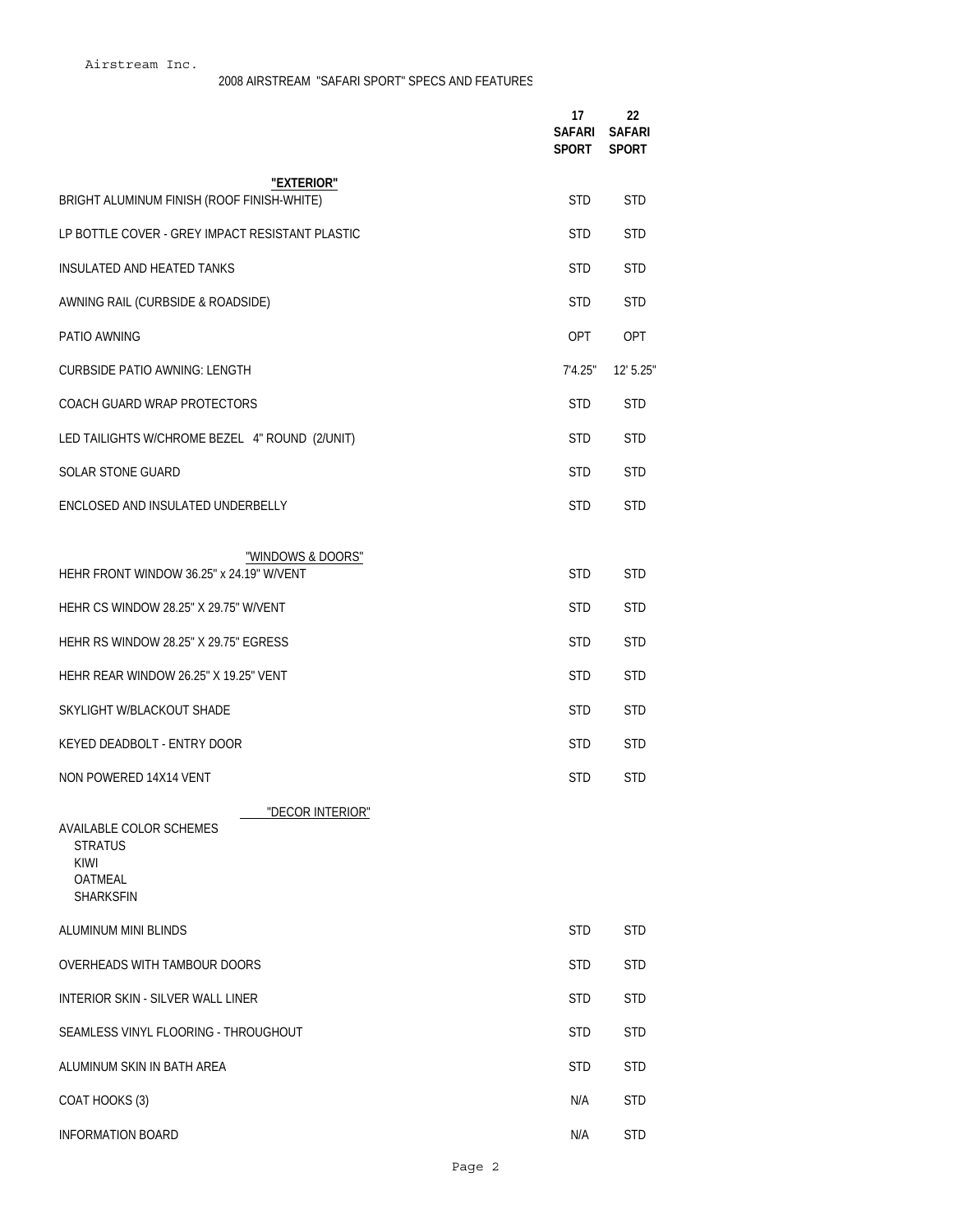|                                                              | 17<br>SAFARI<br>SPORT | 22<br><b>SAFARI</b><br><b>SPORT</b> |  |
|--------------------------------------------------------------|-----------------------|-------------------------------------|--|
| "DECOR BATH"<br><b>FAUCET - SINGLE CONTROL NICKEL FINISH</b> | <b>STD</b>            | <b>STD</b>                          |  |
| SHOWER DOOR - PLEATED, WHITE                                 | <b>STD</b>            | <b>STD</b>                          |  |
| ARTICULATING SHAVING MIRROR, DOUBLE SIDED W/MAGNIFICATION    | <b>STD</b>            | <b>STD</b>                          |  |
| TOILET - THETFORD AQUAMAGIC V LOW PROFILE                    | <b>STD</b>            | <b>STD</b>                          |  |
| STAINLESS STEEL SINK                                         | <b>STD</b>            | <b>STD</b>                          |  |
| "DECOR GALLEY"<br>GALLEY OVERHEAD W/TAMBOUR DOORS            | <b>STD</b>            | <b>STD</b>                          |  |
| <b>LAMINATED GALLEY TOP</b>                                  | <b>STD</b>            | <b>STD</b>                          |  |
| FULL HEIGHT STORAGE CABINET                                  | <b>STD</b>            | <b>STD</b>                          |  |
| "DECOR LOUNGE"<br>CURBSIDE SLEEPER SOFA - 74" X 46"          | N/A                   | <b>STD</b>                          |  |
| DINETTE - FRONT 60" X 83"                                    | N/A                   | <b>STD</b>                          |  |
| OVERHEAD LOCKER W/TAMBOUR DOORS                              | N/A                   | <b>STD</b>                          |  |
| L-LOUNGE FRONT (SLEEPING 83" X 46")                          | <b>STD</b>            | N/A                                 |  |
| L-LOUNGE OVERHEAD LOCKER W/TAMBOUR DOORS                     | <b>STD</b>            | N/A                                 |  |
| <b>MAGAZINE RACK</b>                                         | N/A                   | <b>STD</b>                          |  |
| FOLDING HARDWOOD TABLE - 20" X 36"                           | <b>STD</b>            | N/A                                 |  |
| "APPLIANCES"<br>SMEV COOKTOP (BLACK LID)                     | <b>STD</b>            | <b>STD</b>                          |  |
| SMEV SINK W/FAUCET (BLACK LID)                               | <b>STD</b>            | <b>STD</b>                          |  |
| SMEV OVEN W/LIGHT                                            | STD                   | STD                                 |  |
| MICROWAVE - CONVECTION (IN LIEU OF OVEN)                     | OPT                   | OPT                                 |  |
| 3.0 CUBIC FT. 2-WAY AUTO REFRIGERATOR 1 DOOR                 | <b>STD</b>            | N/A                                 |  |
| 4.0 CUBIC FT. 2-WAY AUTO REFRIGERATOR 1 DOOR                 | N/A                   | <b>STD</b>                          |  |
| COMFORT AIR FAN REAR EXHAUST ONLY                            | <b>STD</b>            | <b>STD</b>                          |  |
| PROBELESS TANK MONITORING SYSTEM-WALL MOUNT (CATCON)         | <b>STD</b>            | <b>STD</b>                          |  |
| 6 GALLON WATER HEATER (ELECTRONIC IGNITION)                  | <b>STD</b>            | <b>STD</b>                          |  |
| FIRE EXTINGUISHER                                            | <b>STD</b>            | <b>STD</b>                          |  |
| LPG DETECTOR                                                 | <b>STD</b>            | <b>STD</b>                          |  |
| SMOKE DETECTOR                                               | <b>STD</b>            | <b>STD</b>                          |  |

 $\overline{1}$